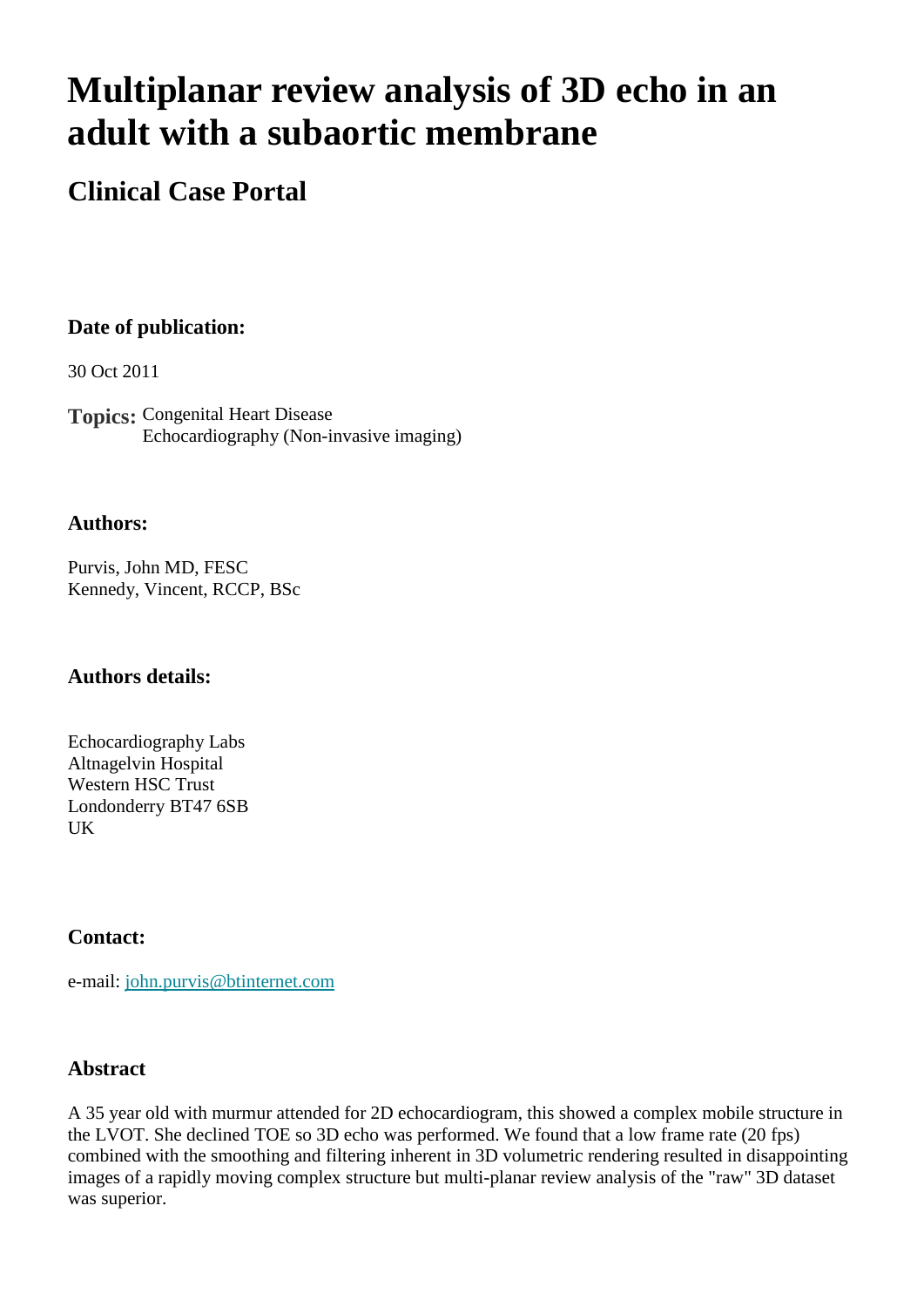#### **Introduction**

A 35 year-old female was referred for echocardiography after a clinical finding of murmur in pregnancy. Imaging windows were limited by the physiological changes of pregnancy but a mobile structure was identified in the LVOT (Figures 1 and 2). There was no significant gradient in the LVOT and the aortic valve was otherwise normal.

### **Case Report**

After successful delivery, she returned for further assessment. She declined TOE so 3D echo was performed. Full volume 3D echocardiographic datasets were obtained.

Volumetric reconstruction was initially performed which showed a bar-like structure (Figures 3 and 4) moving in the LVOT. It was felt that this smoothed and rounded structure did not reflect the complexity of the mobile structure seen on 2D transthoracic echocardiogram and that the combination of poor temporal resolution with voxel filtering and manipulation had "smoothed out" a complex 3D object. Adjustment of parameters on the software did not improve matters.

In view of this, a multiplanar review analysis of the "raw" 3D dataset was performed (Figure 5). Although still limited by a temporal resolution of 20 fps, the complexity and movement of the structure could be more readily appreciated with "in-plane" imaging in 3 dimensions (Figures 6 and 7). A curved membrane was identified in the LVOT consistent with a subaortic membrame,

Using a combination of 2D and 3D MPR data, a diagnosis of discrete subaortic membrane (without significant stenosis) was made with a superior attachment just below the aortic valve with extension near the anterior mitral valve leaflet inferiorly

#### **Discussion**

3D echocardiography offers the possibility of examining the heart from an infinite number of planes and solving the problem of restricted imaging windows.

The technology can be limited by issues such as relatively poor temporal resolution (20 fps in our case) but each new generation of scanner is improving on this.

3D volume rendering involves manipulating the transparency of voxels as well as introducing surface lighting and shading. Whilst results are often pleasing to the eye, important information can be removed in the process and care must be taken when interpreting a heavily "filtered" image.

Multiplanar review analysis allows detailed examination of unfiltered "raw" data simultaneously in 3 separate planes which can be adjusted at will. It is ideally suited to the assessment of the morphology of subaortic stenosis [1].

#### **Conclusion**

3D echocardiography offers great potential for the assessment of mobile structures with a complex morphology but limitations exist in terms of temporal resolution and artefacts produced by the 3D volumetric rendering process. Multiplanar review analysis is helpful if volumetric imaging appears unsatisfactory.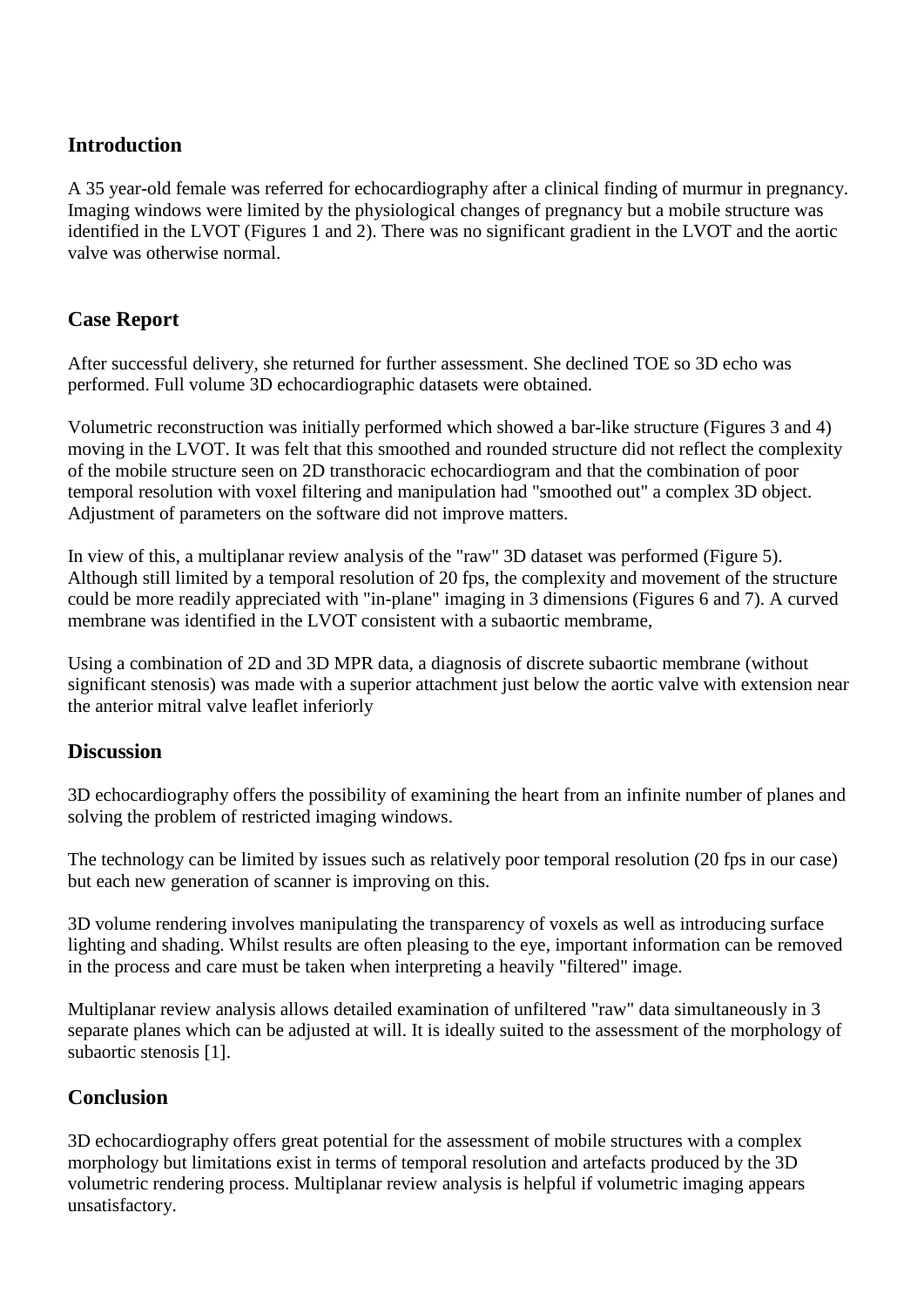# **References**

1. Barucha T, Ho SY, Vettukattil JJ. Multiplanar review analysis of three-dimensional echocardiographic datasets gives new insights into the morphology of subaortic stenosis. Eur J Echocardiog 2008; 9: 614- 620.

Fig. 1 : [2D echo: arrow shows membrane in LVOT](http://www.escardio.org/communities/EACVI/CasePortal/EAECasePictures/8bd8bf4a-2bc1-4383-8cac-3286bee4b596/Figure%203.jpg)



Video 1 : [2D parasternal long axis video of LVOT](http://www.youtube.com/watch?v=L5ScAPm-7o8)



Video 2 : [3D parasternal long axis video](http://www.youtube.com/watch?v=WxlyVJO7zOI)



Fig. 2 : [3D volumetric reconstruction](http://www.escardio.org/communities/EACVI/CasePortal/EAECasePictures/8bd8bf4a-2bc1-4383-8cac-3286bee4b596/Figure%204a.jpg)



Video 3 : [3D multiplanar review of LVOT](http://www.youtube.com/watch?v=Dk1gEtWUdvY)



Video 4 :